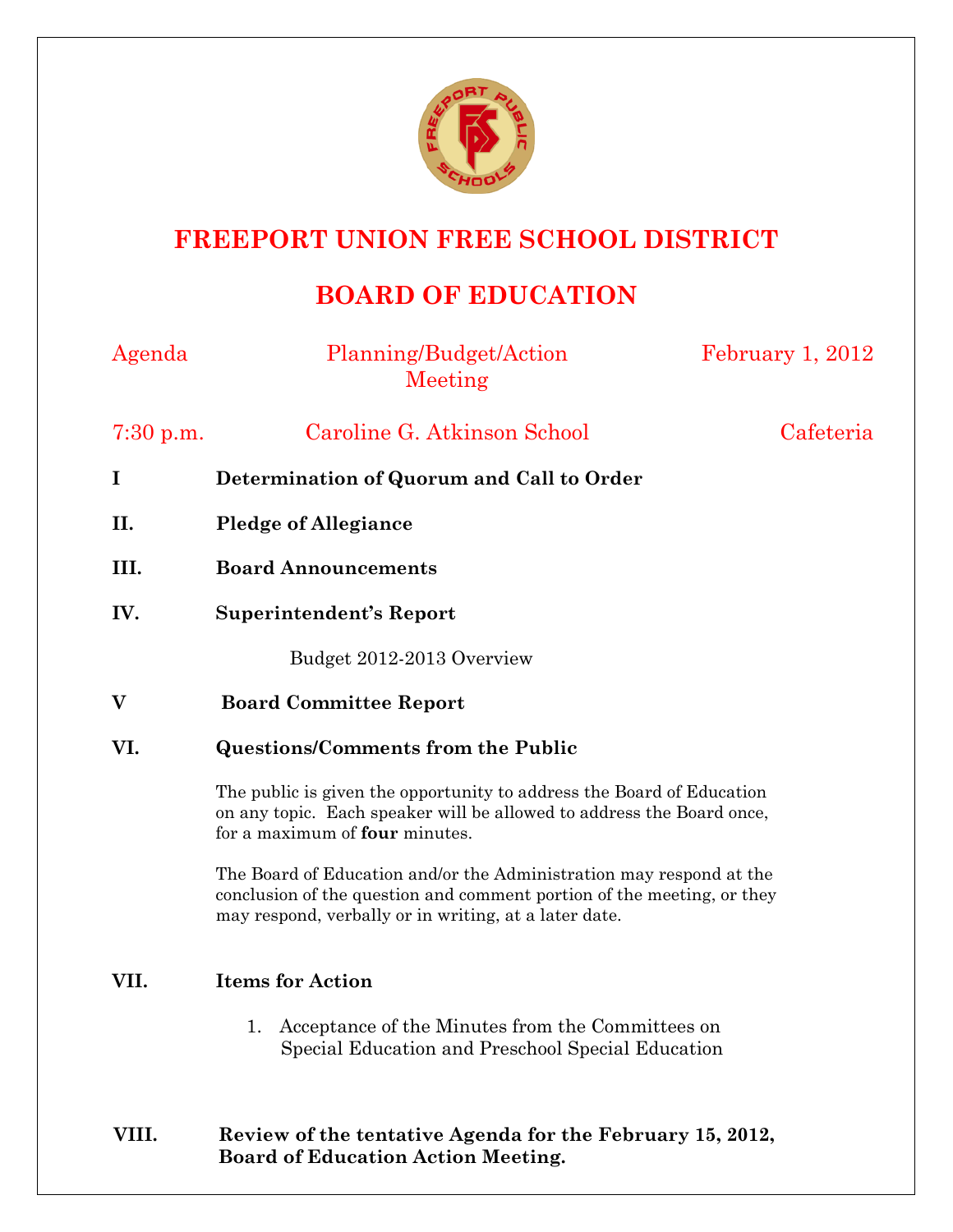*Freeport Union Free School District Board of Education Meeting February 1, 2012* 

- **IX. Board Comments**
- **X. Superintendent's Comments**
- **XI. Adjournment**
- **XII. Next Meeting**

The next meeting of the Board of Education will be held on February 15, 2012, at Leo F. Giblyn School.

All meetings begin at 7:30 p.m. unless otherwise noted.

Register to vote: Monday through Friday between 8:30 a.m. and 3:30 p.m. at the Administration Building, 235 N. Ocean Avenue.

**Visit our website at www.freeportschools.org**